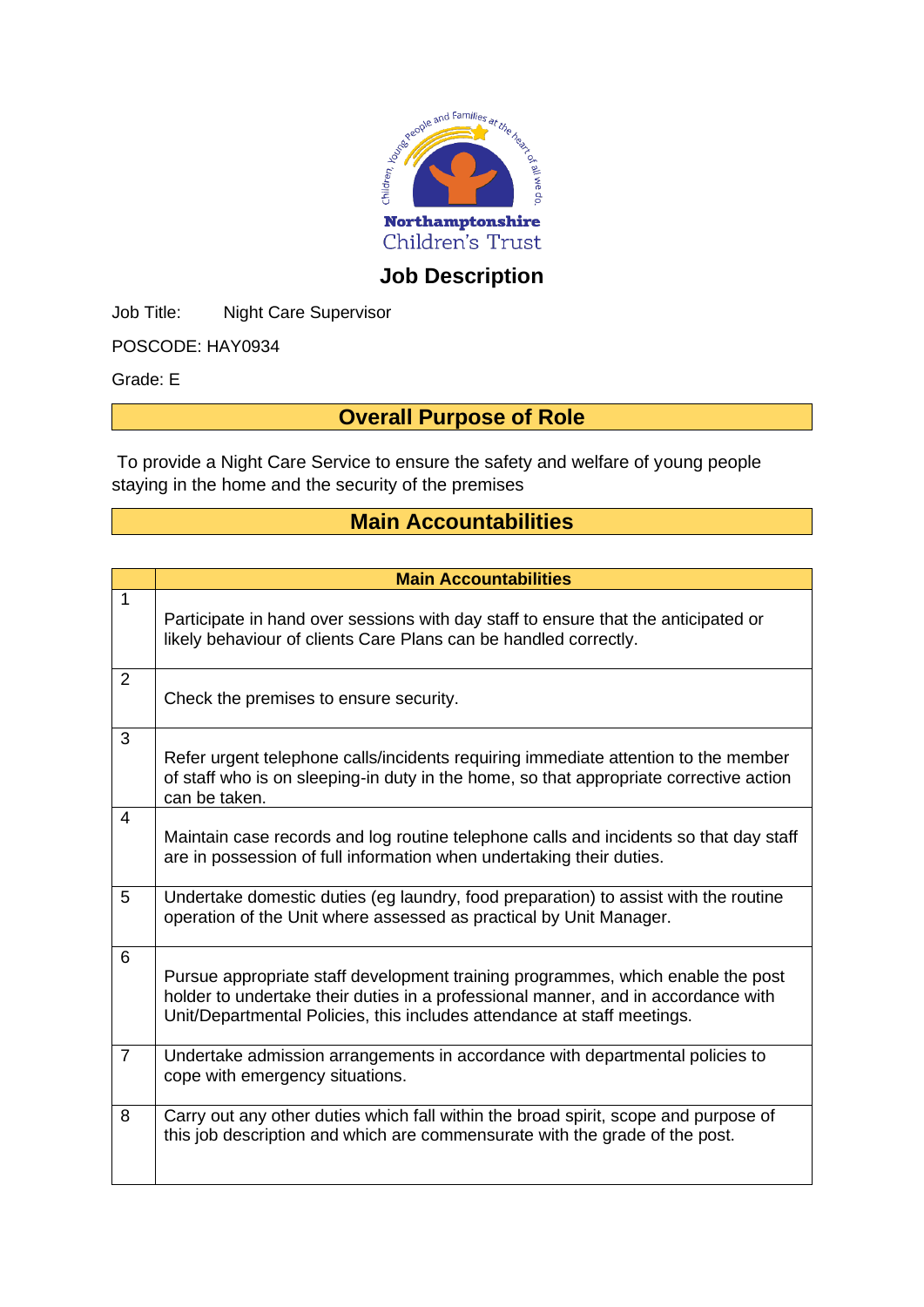| -9 | To demonstrate awareness/understanding of equal opportunities and other people's<br>behavioural, physical, social and welfare needs. |
|----|--------------------------------------------------------------------------------------------------------------------------------------|
| 10 | To ensure that reasonable care is taken at all times for the health, safety and                                                      |
|    | welfare of yourself, others and to comply with the policies and procedures relating to<br>health and safety with the Trust.          |

**Safeguarding commitment** *(Include for roles involving work with children/vulnerable adults)* We are committed to safeguarding and promoting the welfare of children and young people/vulnerable adults. We require you to understand and demonstrate this commitment.

### **Person Specification**

# **Qualifications, Knowledge, Skills and Experience**

Minimum level of qualifications needed for this post

| <b>Qualifications Required</b> | <b>Essential</b>                                                                        | <b>Desirable</b>                                                                                                       |
|--------------------------------|-----------------------------------------------------------------------------------------|------------------------------------------------------------------------------------------------------------------------|
|                                | This post requires satisfactory<br>clearance of a criminal records<br>bureau disclosure | <b>Education to GCSE</b><br>or equivalent.<br>Has relevant<br>professional or in<br>service training -<br>NVQ Level 3. |

Minimum levels of knowledge, skills and experience required for this post

| <b>Identify</b>                  | <b>Essential</b>                                                                                           | <b>Desirable</b>                                                                                                                                                    |
|----------------------------------|------------------------------------------------------------------------------------------------------------|---------------------------------------------------------------------------------------------------------------------------------------------------------------------|
|                                  |                                                                                                            |                                                                                                                                                                     |
| Knowledge &<br><b>Experience</b> | Life experience (voluntary,<br>personal, or work experience)<br>with client group.                         | Previous experience or work in<br>a similar environment.<br>Previous experience of night<br>work. Previous experience of<br>working with other people's<br>children |
| <b>Ability and skills</b>        | Able to take responsibility for the<br>security of the building at night.<br>Basic problem-solving skills. | Demonstrate that they will be<br>able to calm people who may<br>be distressed at night.                                                                             |
|                                  |                                                                                                            | Counselling skills.                                                                                                                                                 |
|                                  | Interpersonal and communication<br>skills sufficient to work effectively<br>with clients, colleagues and   | Ability to drive.                                                                                                                                                   |
|                                  | customers, to include accurate<br>recording and message taking.                                            | Able to work in different<br>centres and settings.                                                                                                                  |
|                                  | Good written/verbal reasoning.                                                                             | Able to liaise effectively at<br>Planning Meetings with family,                                                                                                     |
|                                  | Mobility sufficient to undertake<br>tasks and work with client groups<br>including security aspect.        | Social Workers and other<br>agencies.                                                                                                                               |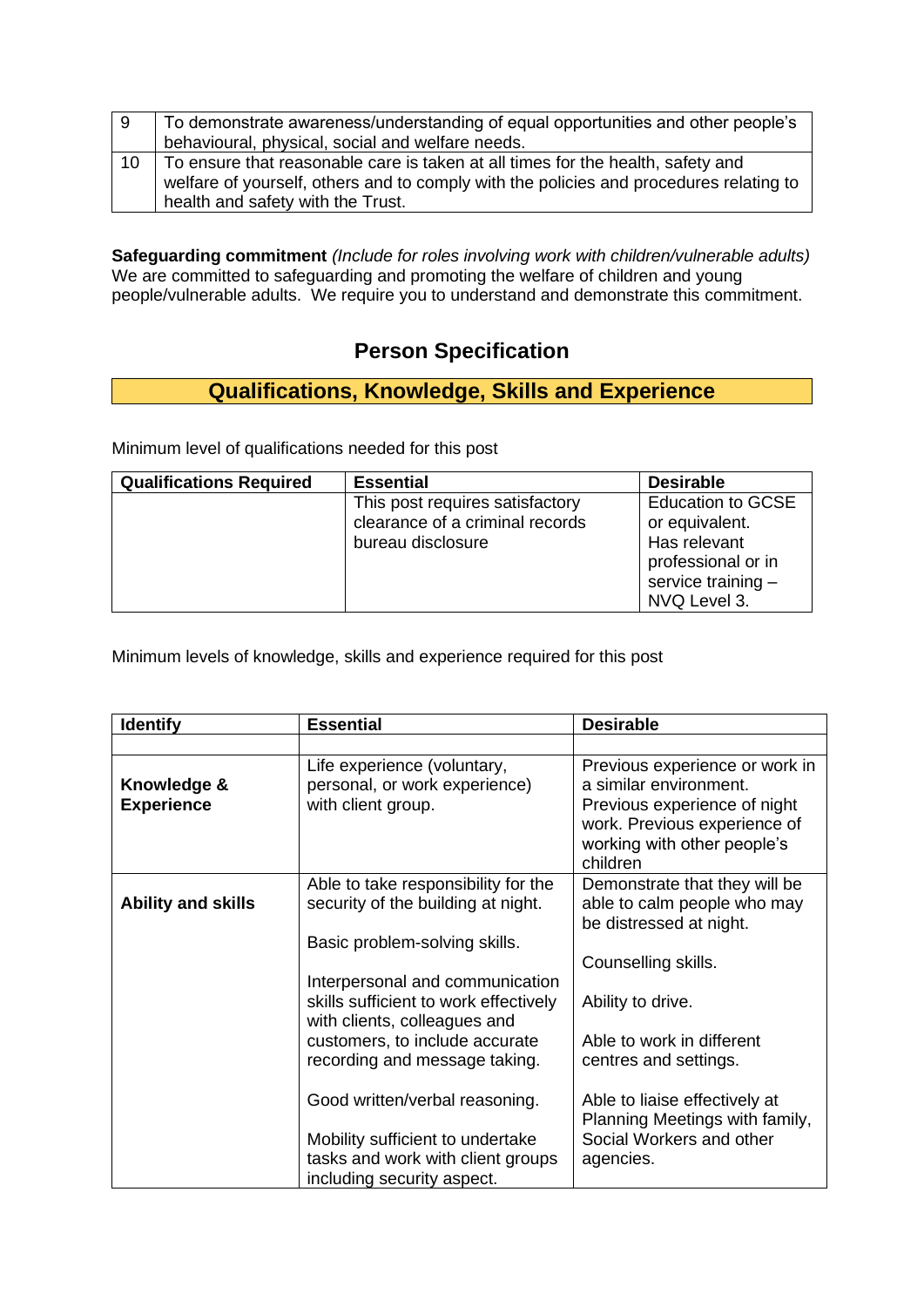|                                                                                                                                   | Tactful Positive attitude to                |
|-----------------------------------------------------------------------------------------------------------------------------------|---------------------------------------------|
| The ability to travel effectively to                                                                                              | difficult children.                         |
| different locations.                                                                                                              |                                             |
| Able to prioritise own work and<br>others.                                                                                        | Demonstrate caring and stable<br>influence. |
|                                                                                                                                   | Advocacy skills.                            |
| Able to motivate self and others.                                                                                                 |                                             |
| Able to anticipate difficult<br>situations<br>and refer to senior staff as<br>appropriate.                                        |                                             |
| Receptive to direction and to work<br>within agreed routines and<br>practice<br>guides.                                           |                                             |
| Recognise the importance of and<br>maintain confidentiality.                                                                      |                                             |
| Able to work effectively in a team<br>and on own initiative where<br>appropriate.                                                 |                                             |
| Reliable and able to work shift<br>patterns and unsocial hours on a<br>rota basis.                                                |                                             |
| Commitment and enthusiasm for<br>role and self-development<br>through supervision and training.                                   |                                             |
| Able to work to deadlines.                                                                                                        |                                             |
| Able to work under pressure.                                                                                                      |                                             |
| Able to deal positively with<br>conflict.                                                                                         |                                             |
| Able to set and maintain fair and<br>reasonable boundaries within the<br>established framework.                                   |                                             |
| Adaptable and flexible sufficient<br>to establish and work within group<br>norms and values.                                      |                                             |
| Confident, assertive, and mature<br>enough to make own decisions<br>where appropriate and have<br>credibility with client groups. |                                             |
| Willing to undertake domestic<br>duties and maintain good levels of<br>hygiene.                                                   |                                             |